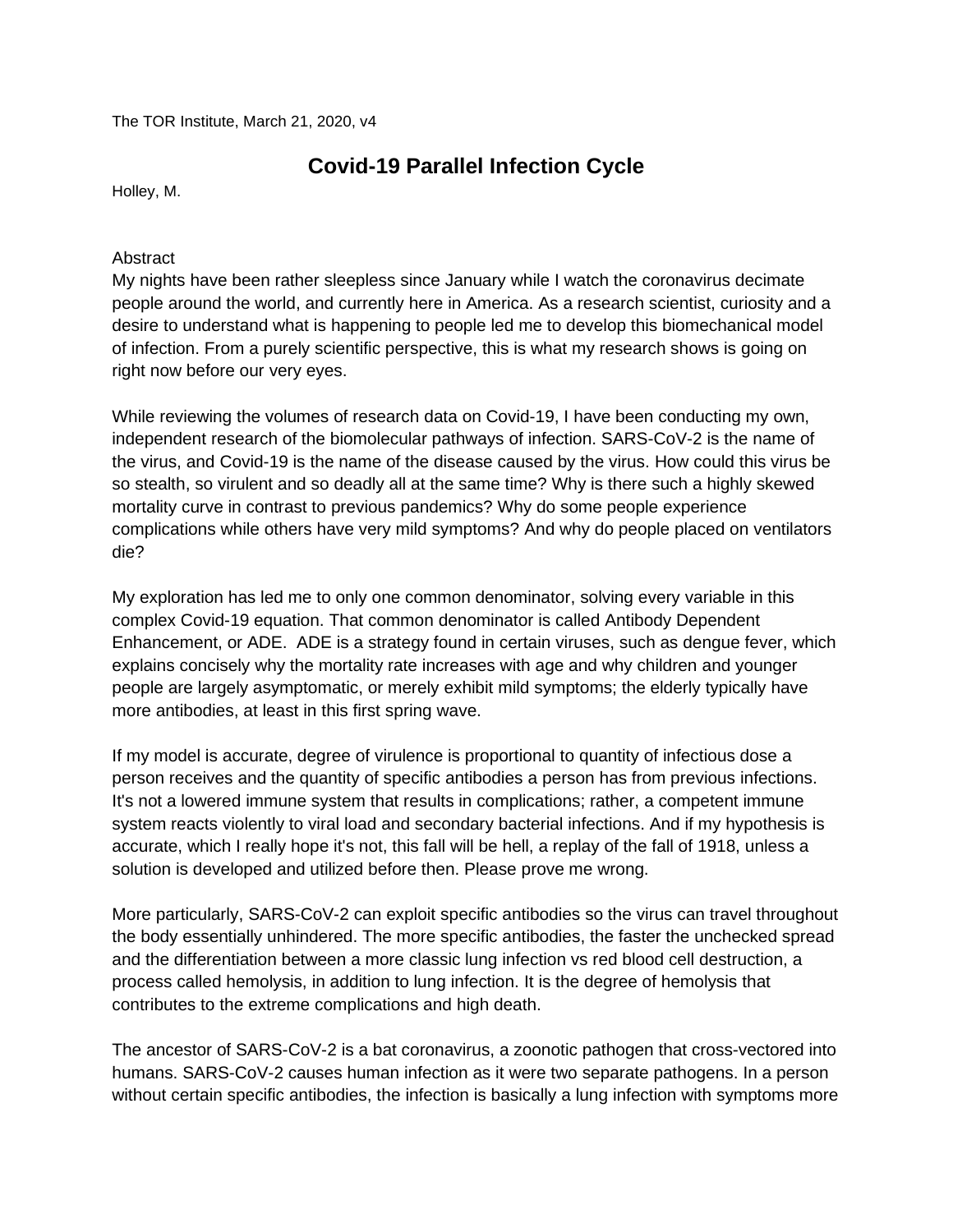like seasonal flu, with little or no hemolysis. But in stark contrast, if a person possesses the specific antibodies, hemolysis can result and the blood cannot transport sufficient oxygen, in addition to the lung infection. Tissue hypoxia is therefore relative to the degree of hemolysis.

I originally assumed in January that this disparity was due to the fact that the greater the age of a human being, the more antibodies typically exist. However, my update shows that apparently prior to 1960 there was a widespread viral pandemic that stretched at least across North America and Europe. Those exposed to that virus, ostensibly prior to 1960 (with occurrence rapidly diminishing afterwards) possess specific immunological protein tags exploited by SARS-CoV-2. These protein tags serve to differentiate the two separate infection cycles for Covid-19: 1) viral lung infection; and, 2) hemolysis plus viral lung infection.

Red blood cells (RBC) are what transports oxygen throughout the body and gets rid of CO2 in exhaled breath. When the red blood cells are destroyed, iron is released and causes ferritin levels to go up. Malaria parasites also destroy red blood cells. A primary reason why hydroxychloroquine, a selective zinc ionosphore, works well in treating malaria is that by inhibiting zinc excretion and elevating zinc levels, it prevents the parasite from replicating and destroying the red blood cells. Preventing SARS-CoV-2 from replicating and destroying red blood cells is also the main reason why hydroxychloroquine works. A person can't get enough oxygen to breathe without the proper number of functioning red blood cells. But this is only one part of the parallel infection cycle.

The most noticeable part is the other infection cycle that infects the lungs and causes an illness similar to pneumonia. SARS-CoV-2 prevents lung surfactant from being made and so the lungs dry out. Dirt and germs are inhaled with ordinary breathing, and when the lungs dry out these germs can cause lung infections. The immune system then mounts a defense to protect the lungs. The complications seen are typically from what is called a "cytokine storm." A cytokine storm occurs when the body's immune system goes into overdrive.

In a person with these specific antibodies, SARS-CoV-2 enzymatically splits the heme off of the hemoglobin and then attaches to the remaining porphyrin ring, and uses the porphyrin to gain entry into the cell, a process called porphyrin permeability, to commandeer control of the cell and force it to replicate the virus. A primary cause of death from Covid-19 is due to a significant loss of oxygen in the blood (tissue hypoxia), which can trigger a heart attack. Depending on the number of red blood cells destroyed, a doctor may need to give enough whole blood to restore transport oxygen sufficiently to restore a patient's oxygen levels.

This blood loss can be likened to a soldier being shot on the battlefield. The bullet causes bleeding, and so blood needs to be transfused after the bleeding is stopped in order to save the life of the soldier.

A whole blood transfusion may be required before being given oxygen to provide enough red blood cells (RBC) for oxygen transport, and it is important that one takes an antiviral, such as hydroxychloroquine, to prevent the newly transfused red blood cells from being destroyed by the